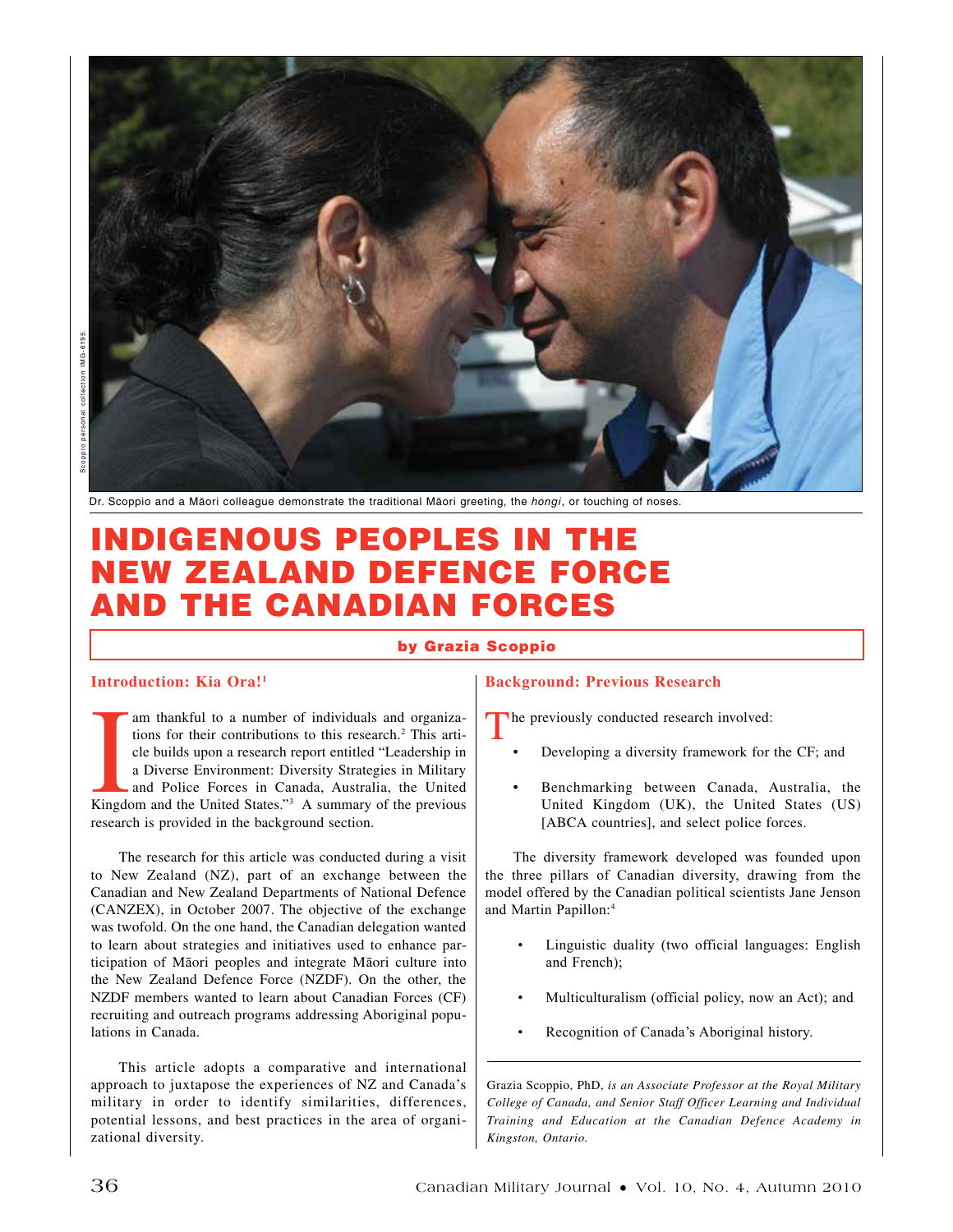Based upon these pillars, the following core diversity values should be integrated as a component of the CF leadership framework:

- Recognize Canada's foundations of multiculturalism, bilingualism, and Aboriginal history;
- Respect for human rights and equality;
- Value the diversity of all individuals regardless of gender, ethnicity, religion, linguistic background, or other types of diversity; and
- Foster a climate of inclusion, non-discrimination, tolerance, and accommodation of difference.

In turn, core diversity values should be reflected in diversity competencies, to be integrated in the CF Professional Development (PD) framework. Nineteen competencies were identified, consisting of:

- Cultural awareness/sensitivity, including customs and religions;
- Awareness of gender differences, including communication styles;
- Awareness of stereotyping, bias, and discrimination;
- Knowledge of human rights and multiculturalism principles;
- Understanding of harassment in the workplace;
- Understanding of Employment Equity (EE) and issues related to women, Aboriginal people, visible minorities, and people with disabilities;
- Understanding of Aboriginal history and Aboriginal treaty rights;
- Cross-cultural/intercultural communication skills;
- Language ability in Canada's two official languages; and
- Knowledge of a language other than English or French.
- The research also involved benchmarking to identify best practices, such as:
- The Australian Department of Defence Joint military and civilian portfolio for EE/diversity under the Director of Rights and Responsibilities;
- The UK Ministry of Defence Senior Officer and Civil Servants Diversity

and Equity Awareness program for General/Flag Officers and senior executives;

- The US Department of Defense Employment Opportunity Management Institute (DEOMI);
- The New South Wales Police 'Forward Plan: Priorities for Working in a Culturally, Linguistically, and Religiously Diverse Society'; and
- The Canadian Forces best practice of opening all occupations to women, including combat occupations.

Based upon the research conducted, 14 recommendations were made to develop a way ahead for the CF by making a paradigm shift from a *reactive* to a *proactive* approach toward diversity.<sup>5</sup> The report was presented at the Defence Diversity Council in 2008. Several key recommendations were addressed in the 2008 Chief of Military Personnel EE Plan, including:

- The review and revision of key training courses to ensure that the training material contains diversity content;
- The development and delivery of formal EE and diversity training;
- The addressing of specific issues around the propensity of Designated Group Members (DGMs) to join the CF; and,
- The establishment and utilization of a CF mentoring and/or coaching program to assist DGMs in all aspects of their career possibilities.<sup>6</sup>

The report highlighted several areas requiring attention, including enhancing the participation of Aboriginal people in the CF. The successful participation of Māori members in the New Zealand Armed Forces was identified as an area requiring further investigation. The CANZEX provided the opportunity to conduct this research.



Group discussion during the CANZEX in the *wharenui,* or Māori meeting lodge.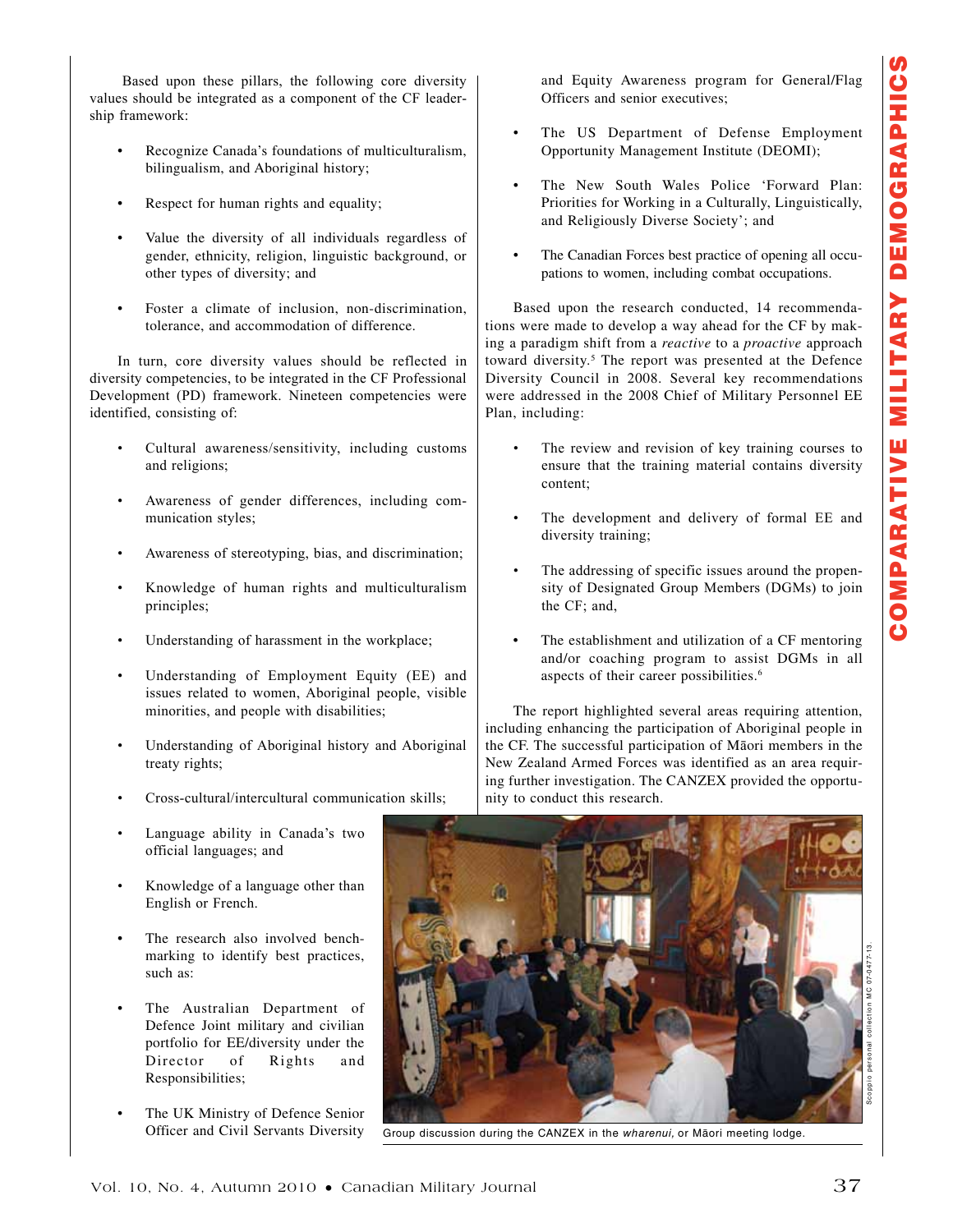## **Comparative and International Research: Two Case Studies**

This article adopts a comparative and international research approach, using the case studies of New Zealand and Canada, looking at strategies used in the two countries to facilitate and enhance the participation of New Zealand Māori and Canadian Aboriginal peoples in their respective armed forces.

This qualitative study is meant to provide a baseline comparison of the NZDF and CF experiences with regard to indigenous people, to identify similarities and differences, as well as potential lessons and best practices, in the area of organizational diversity.

When conducting comparative and international research, it is important to acknowledge that in cross-national studies, national differences must be accounted for, including:

- National context:
- Policy framework;
- Demographics; and
- Social context.

The information was gathered through the following methods:

- Presentations delivered by NZDF staff;
- Discussions and informal conversations with NZDF staff and New Zealand subject matter experts (SMEs);
- Email exchanges with NZDF staff;
- Unclassified reports; and
- Policy and legislative documents.



CANZEX participants pose in front of the *wharenui.*

# **Conceptual Foundation**

To understand the concept of organizational diversity, we need first to clarify the meaning of diversity, defined as:

The condition of being different; can encompass culture, ethnicity, gender, age, colour, religion, language, sexual preference, education, socio-economic background, as well as mental or physical disability.

Consequently, organizational diversity refers holistically to all the diversity of the work force, beyond legislative requirements dictated by equity legislation, which usually target groups who historically experienced discrimination in the work place.

A review of organizational culture and critical mass theories can help explain, at least partially, why some groups fare better than others in terms of their successful participation at all levels of the organization. Organizational culture can be defined as:

The shared norms and values systems within an organization, or, to put it simply: 'the way we do and see things around here.'

In general, organizations with horizontal structures, flexible planning, and operating processes, have a more 'open' corporate culture. Thus, they are more open to change, such as embracing diversity and proactively implementing diversity strategies and programs.

Historically, organizations such as the military, with hierarchical structures, a chain of command, and linear planning and operating procedures, have a more 'closed' culture. As such, they are less open to change, and view diversity as a problem to be solved, or a legislative requirement to be addressed through reactive measures. However, in recent years, many military organizations are becoming more 'open' toward diversity; that is to say, they are becoming 'diversity smart' and are putting in place policies and processes that are 'diversity friendly.'

> Consequently, in order for organizations to embrace change, such as successfully integrating diverse groups and cultures, the corporate culture has to be 'open.' At the same time, in order to influence and transform the mainstream culture within an organization, a group needs to reach a 'critical mass,' This nuclear physics theory has been applied to the participation of women in politics by a number of renowned political scientists, including Canadian Professor Linda Trimble, University of Alberta, and Dr. Jane Arscott, Athabasca University,<sup>7</sup> as well as American Professor Pippa Norris, and British scholar Dr. Joni Lovenduski, University of London:

When applied to social sciences, the theory of critical mass suggests that the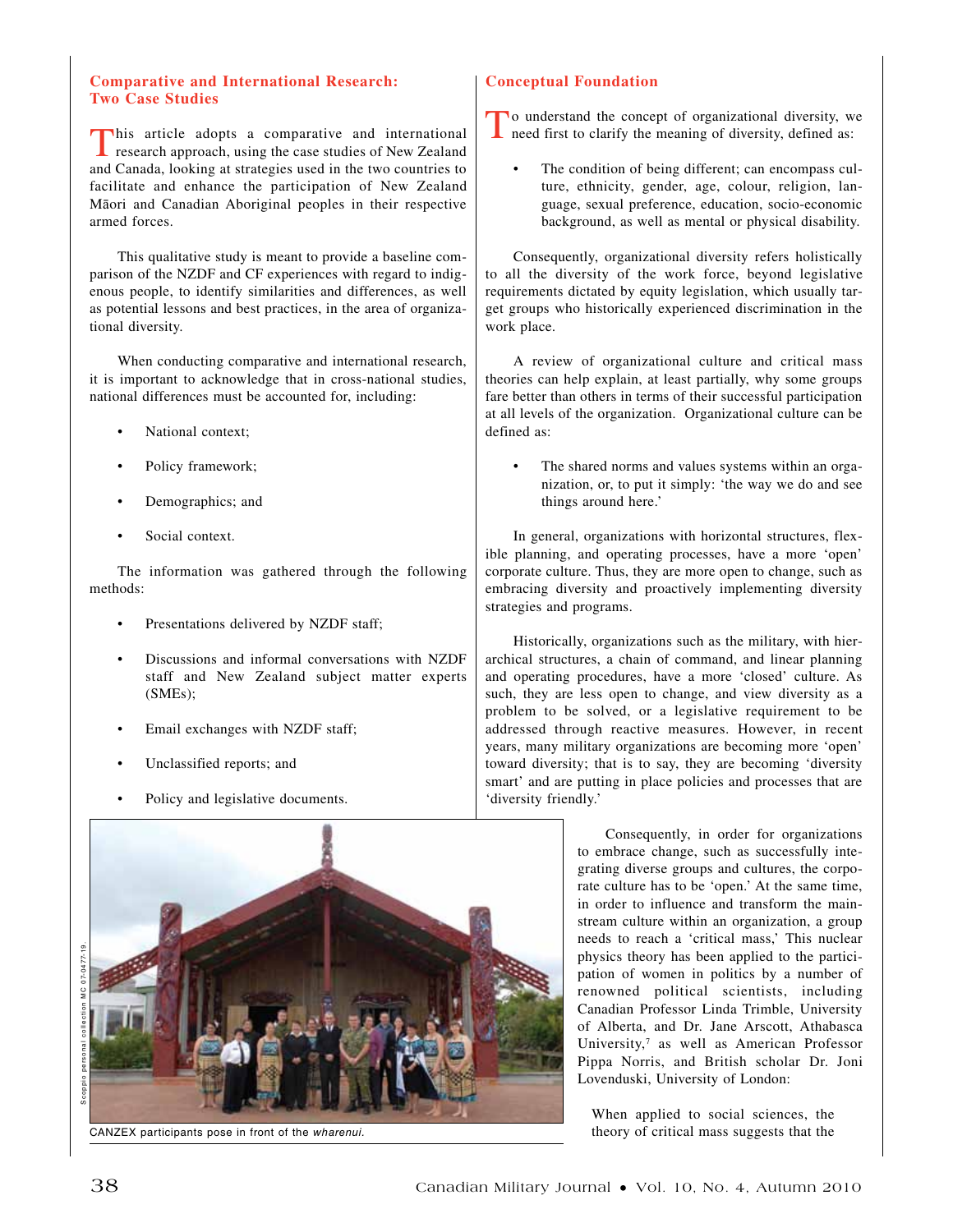nature of group interactions depend upon size. When a group remains a distinct minority within a larger society, its members will seek to adapt to their surroundings, conforming to the predominant rules of the game…But once the group reaches a certain size, critical mass theory suggests that there will be a qualitative change in the nature of group interactions, as the minority starts to assert itself and thereby transform the institutional culture, norms, and values.8

Similarly, critical mass theory can be applied to other groups to help explain why some groups fare better than others in similar contexts. Two examples of groups who reached a critical mass and successfully participate at different levels of military organizations are the Māori in the NZDF, and African Americans in the US Armed Forces. Conversely, examples of groups who are not as well represented in military organizations include Hispanics and North American Indians in the US Armed Forces, and visible minorities and Aboriginal people in the CF.

The reason why some groups fare differently than others could partly be attributed to the fact that they need to achieve a critical mass within their organizations, including the top levels, in order to influence the corporate culture.



Lieutenant-General Andrew Leslie, then-Chief of the Land Staff (CLS), inspects members of the *Raven* 2009 Aboriginal Youth Program, Victoria, British Columbia, 21 August 2009.

Leadership support is essential to accomplish

change in organizations, such as achieving a diverse membership and influencing corporate culture. The people in power need to act and direct changes to strategic frameworks and organizational architectures and processes, as well as influence the climate, culture, and informal networks within the organization.

## **The Canadian Context**

I anada is a multicultural and bilingual country. The population is made up of Anglophones, Francophones, Aboriginal people, and immigrants from very diverse backgrounds. This diversity is supported by a legislative framework which includes: the Multiculturalism Act, the Official Languages Act, the Charter of Rights and Freedoms, the Canadian Human Rights Act, and the Employment Equity Act (EEA).

Based upon 2006 Census data, the Canadian population is 31,612,897. Although Canada's land mass is one of the largest in the world, many areas are very remote and experience extreme winter temperature. Therefore, most of the population, approximately 80 percent, is concentrated in urban areas. Two-thirds of the population growth derives from international immigration, and the rate of the foreignborn population is 19.8 percent of the total population, while 58.3 percent of new immigrants come form Asia and the Middle East.<sup>9</sup>

Canada also has an indigenous population, referred to as Aboriginal people. There are three main Aboriginal groups: North American Indians (or First Nations), Inuit, and Métis (mixed race). There is great diversity *among* the three groups, and also there is diversity *within* groups, including:

- tribes within each group;
- multiple Aboriginal languages (over 60);
- different cultural and spiritual practices;
- urban versus non-urban dwellers (i.e., reserves, remote areas); and
- status versus non-status First Nations.

Aboriginal people constitute 1.1 million or 3.8 percent of the total population, and they are the fastest growing segment of the Canadian population, with the Métis being the main source of this growth.<sup>10</sup> Most, but not all, North American Indians or First Nations are legally registered as 'status Indians.' Many First Nations live on reserves established by treaties, where they have achieved different forms of autonomy. At the same time, many others live in urban centres.

Historically, the relationship between Aboriginal people and the government has been problematic, particularly with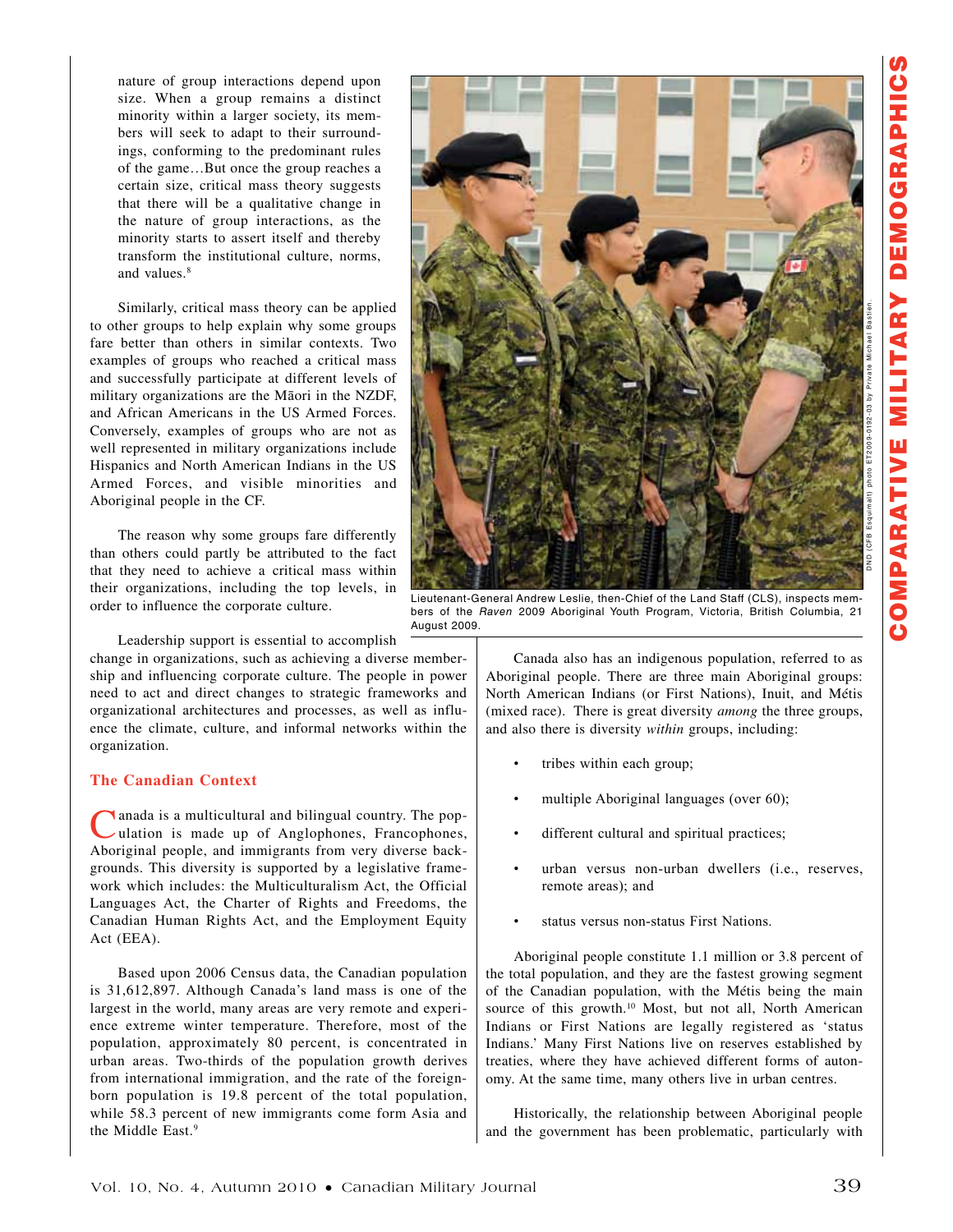DND photo LG2006-0741a by Cor poral Bill Gomm. ohoto LG2006-0741a by Corporal Bill OND



The Honourable John Harvard, Lieutenant-Governor of Manitoba, talks with Corporal Doug Tizya at the 5<sup>th</sup> annual Bear Clan Gathering held in Winnipeg, 21 September 2006. Corporal Tizya, a member of 2PPCLI based at CFB Shilo, Manitoba, was wounded during his second tour in Afghanistan.

regard to land claims, such as the Oka crisis in 1990, Ipperwash in 1995, and, most recently, at Caledonia in 2007, near the Six Nations Reserve in southwestern Ontario. Furthermore, Canadian Aboriginals have experienced different forms of colonialism, assimilation policies, abuse, and systemic racism, which have resulted in marginalization and loss of their language, culture, and sense of family. Some have accused the government of conducting "cultural genocide" against Aboriginal people. $11$ 

All this has had a negative social and economic impact upon many Aboriginal people and communities. Consequently, there have been, and still are, significant socio-economic disparities between Aboriginal and non-Aboriginal groups in general.

However, education is helping to narrow the gap, and Aboriginal people are participating in the labour market at much higher rates – comparable, in fact, to the non-Aboriginal population. As well, Aboriginal people in Canada are experiencing a demographic boom, with more than half of them being under the age of 25. The estimated availability of Aboriginal Peoples in the Canadian labour force is 2.6 percent, as observed in the 2001 census.12

The labour force participation of Aboriginal people is 65 percent, slightly lower than non-Aboriginal people (67 percent). Conversely, the unemployment rate of Aboriginal people is 16 percent – more than double that of non-Aboriginal people  $(7$  percent).<sup>13</sup>

Programs and funding dedicated to Aboriginal people are in place, and there exists a federal government department responsible for issues related to Aboriginal people and communities, namely the Department of Indian and Northern Affairs.

However, due to the scope of the challenges facing some Aboriginal communities – such as social issues, poverty, health problems, and substance abuse – and given the remoteness of many reserves, it is not easy to implement strategies, programs, and practices that meet the diverse needs of the various Aboriginal populations.

# **The Canadian Forces**

boriginal members are under-represented in the CF, where, in 2007, they constituted about 1.8 percent of Regular Force of 63,000 members, and two percent of the total force drawn from all three services of about 100,000 members, (including the reserves). However, they are over-represented in the Canadian Rangers, part of the Army Reserves, where they constitute 25.5 percent of the force. The overall representation of Aboriginal peoples, excluding the Rangers, falls to 1.3 percent as a percent-

age of the total force. The main reason for this over-representation is the fact that the Canadian Rangers provide a military presence in remote and isolated areas of Canada, where many Aboriginal communities are located.

## **CF Strategies**

Since 2002, the CF has fallen under the Canadian Employment Equity Act (EEA), although there are specific regulations to adapt the provisions of the Act to account for the operational effectiveness of the CF. The Act, constituted in 1986, and revised in 1995, has the purpose of achieving "equality" in the workplace so that no person be denied employment opportunities or benefits for reasons unrelated to ability, and, in the fulfillment of that goal, to correct the conditions of disadvantage in employment experienced by women, Aboriginal peoples, persons with disabilities, and members of "visible minorities."14 Compliance with the EE Act is monitored by the Canadian Human Rights Commission (CHRC).

In accordance with the Act, the CF has:

- Collected information on its members through selfidentification;
- Conducted an Employment System Review;
- Published an annual EE Plan; and
- Conducted briefings and seminars on EE.

As well, within the Department of National Defence (DND), EE Advisory Groups (AGs) have been created, one for each Designated Group, and each AG is championed by a senior General/Flag Officer. These groups operate both at the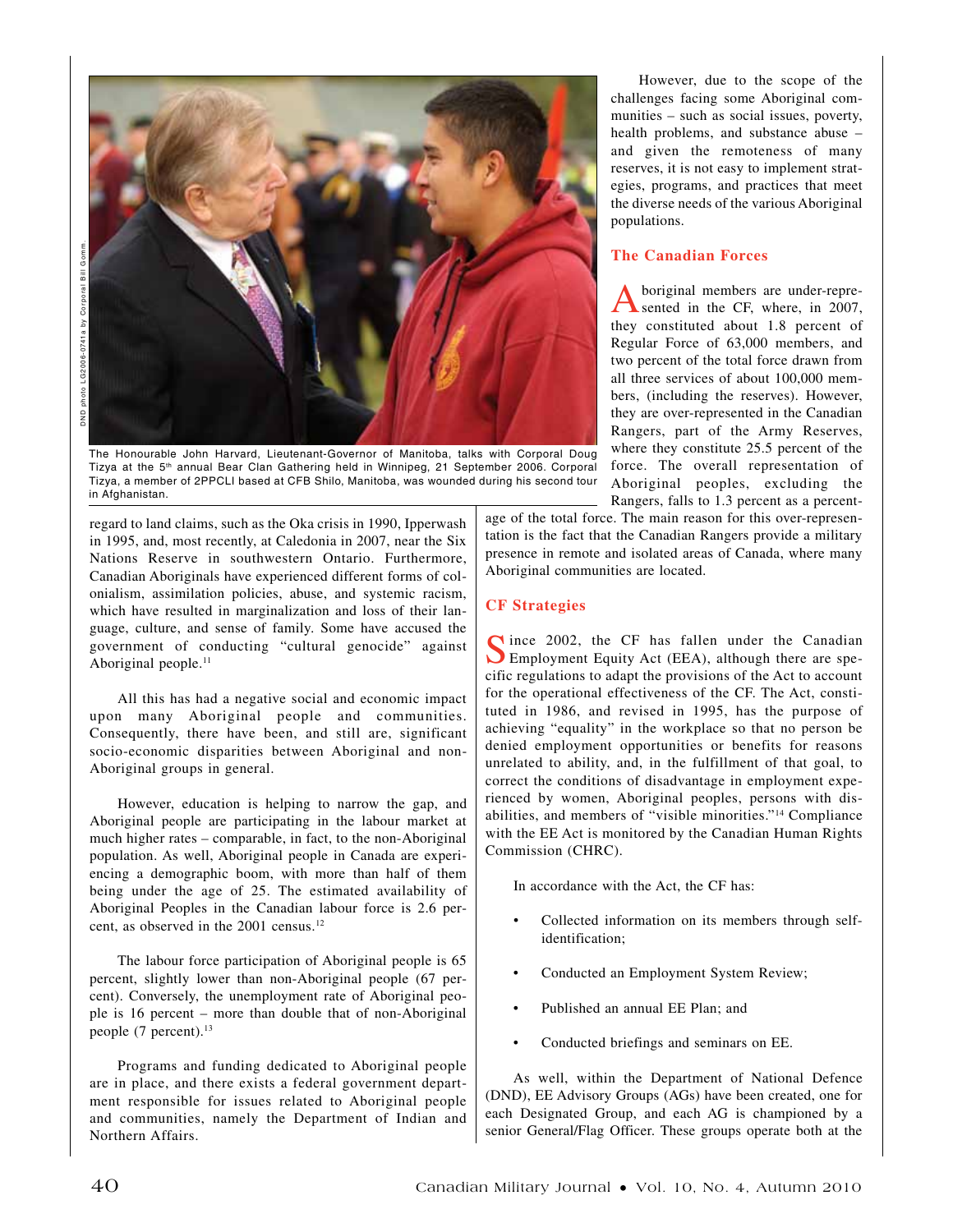strategic level and at the local levels. The Defence Aboriginal Advisory Group (DAAG) oversees matters related to Aboriginal members in the CF. At the unit level, there are staff that oversee EE matters; however, this varies among organizations.

In addition to cultural, dress, and dietary accommodation policies, several programs are in place to enhance the participation of Aboriginal members in the CF, including:

The CF Aboriginal Entry Program (CFAEP), a special, remunerated three-week recruiting program that can lead to full-time Regular Force training and employment opportunities to qualified Aboriginal peoples;

*Bold Eagle*, an Army recruiting program that includes a six-week Army Reserve Basic Military Qualification (BMQ) course;

*Raven,* an Aboriginal recruiting program of the Navy Reserve focusing on youth development; and

A new Aboriginal Leadership Opportunity Year (ALOY) at the Royal Military College of Canada (RMC) started in 2008, with the aim of providing a one-year, no obligation trial for select Aboriginal youth to undergo academic, military, and athletic development at the College, with appropriate cultural supports.

In addition, the Director of Human Rights and Diversity (DHRD) of the Canadian Department of National Defence hosts quarterly Aboriginal Forums, which are meetings between the CF and representatives of National Aboriginal organizations, National Aboriginal Veterans, Aboriginal community members, and other government departmental representatives. The purpose of the Aboriginal forum is to discuss CF Aboriginal programs and Aboriginal recruitment and to have input and suggestions from the Aboriginal attendees on ways the CF can improve outreach and communication with Aboriginal peoples.

## **New Zealand Context**

Tew Zealand is a much smaller country than Canada, both in land area and population. Its population has passed the four million mark, and, based upon a 2006 Census, there were 4,143,279 people in the country, an increase of 8.4 percent since the 2001 Census.<sup>15</sup>

The majority of New Zealand's population is made up of people of European origin, followed by Māori, Asian, Pacific Islander, and others of mixed or unspecified origins. The official languages of New Zealand are English and Māori.

At the time of the 2006 Census, there were 565,329 people who identified with the Māori ethnic group, or more than one in seven citizens (14.6 percent). The Māori population has increased by 30 percent in the past 15 years. Over half of all people in the Māori ethnic group identified Māori as their only ethnicity, while 42.2 percent identified with European ethnic groups. The remaining identified with Pacific peoples, Asian, or New Zealander ethnic groups.

The Māori population constitutes over 12 percent of the work force. In 2021, it is predicted that people of Māori, Asian, and Pacific ethnicity will reach 33 percent of the total work force, due to their high birth rates.



A member of the Visiting Schools Program performs a dance to promote and educate with respect to native culture, Toronto, Ontario, 24 May 2006.

The Māori people are progressively more integrated with the non-Māori population in New Zealand, and there is a high rate of inter-marriage between Māori and non-Māori. The Māori people have become increasingly urbanized, politically active, and culturally assertive. The Māori are a more homogenous group than Canadian Aboriginal people. Although some differences exist among tribes, they share a common language, and similar cultural and spiritual practices.

The Māori people arrived in New Zealand from Polynesia in about 800 AD, and many years later, in 1840, they signed the Treaty of Waitangi, wherein they ceded sovereignty to Britain while retaining territorial rights. In the following years, there were many land wars, and the relationship between Māori and non- Māori (referred to as Pākehā) deteriorated.

Historically, as a consequence of colonization, the Māori communities have undergone similar experiences as other Aboriginal populations, including loss of culture and identity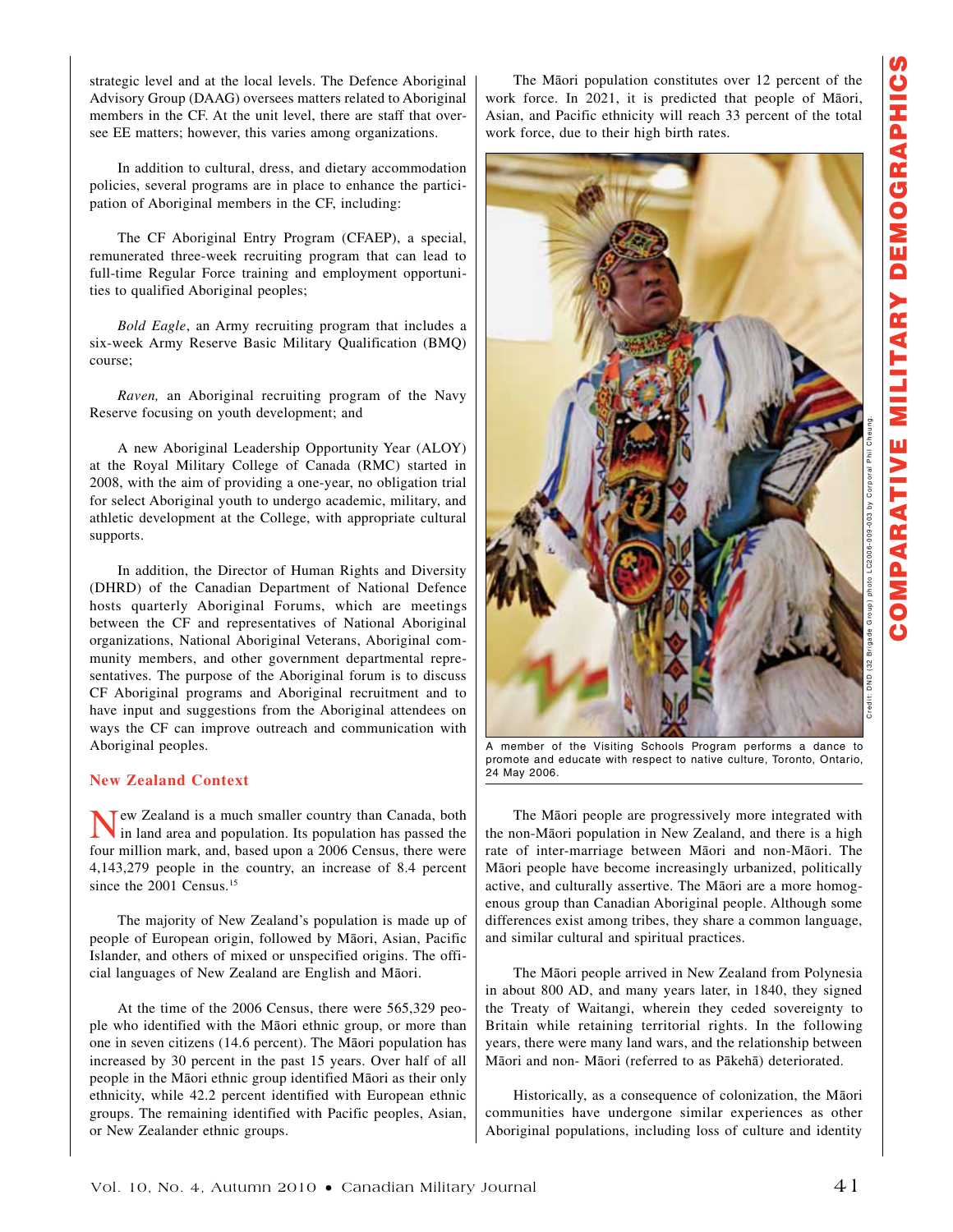and loss of leaders during the wars. The Māori language was not supported until the 1960s, although it was later recognized as one of New Zealand's official languages.

In recent years, the government has worked toward addressing the situation of Māori people, as well as addressing Māori grievances. Also, a great importance has been placed upon the Treaty of Waitangi, which is viewed as the foundation document for setting the terms for the relationship between the Māori and the Crown.

However, the relationship between the Māori and the Government is not without problems, as was witnessed during the CANZEX visit, when the media reported that several Māori activists were arrested and accused of terrorism. The Māori community denied such accusations.

The socio-economic gap existing between Māori and non-Māori groups has been partially closed, and Māori people are achieving higher educational levels than before, and participating in greater numbers in tertiary service. However, there are still social and educational differences, including lower school completion rates for Māori youth, higher unemployment rates, and higher rates of substance abuse among Māori people.



One of New Zealand's most famous contemporary individuals, Corporal Willie Apiata, VC, a half-Māori, who won his Victoria Cross in Afghanistan in 2004.

The Ministry of Māori Development (Te Puni Kokiri) works with Māori communities to facilitate development of such activities as businesses and fisheries, and addressing issues related to settlement of land treaties. The official approach is that Māori people are the 'drivers' of their own development, and that "…what is good for Māori is good for New Zealand."16 The Māori people in New Zealand have a Māori TV channel, radio station, and a Māori political party.

New Zealand has a unique approach toward the Māoris in that the country is considered 'bicultural,' and people are generally regarded as Māori or Pākehā. The approach is not to view Māori as a 'minority' and Pākehā as a 'majority,' but rather, as a 'partnership' between the two.

# **New Zealand Defence Forces**

The situation for Indigenous people in the New Zealand armed forces is different from Canada. In New Zealand, the Māoris are better represented within all three services of the armed forces, and across all ranks, including the top leadership. In fact, the Chief of the New Zealand Defence Force, Lieutenant- General J. (Jerry) Mateparae, is a Māori. The NZDF is able to attract higher numbers of Māori than their proportionality in the New Zealand population. In 2007, the overall total of Māori serving members in the NZDF was 1673, or over 18 percent of the total regular force (9116 members). However, it should be noted that Māori members are under-represented in the officer ranks and over-represented in the lower ranks.

The distinguished Canadian military historian Jack Granatstein, who writes on behalf of the Council for Canadian Security, states:

One area where New Zealand has done better than Canada is integrating its indigenous Māori minority into its military. Almost half of the army is Māori, and every soldier undergoes a Māori initiation rite that takes him into the warrior tribe. The proportion of Māoris in the country's Special Forces is higher still, as much as two-thirds. And the current Chief of the Defence Force, General J. Mateparae is a Māori. None of this is tokenism, but it may be that the military is one of the few routes that the Māoris can take to get good jobs. The comparison with the Canadian Forces and its uneasy acceptance of First Nations soldiers is striking nonetheless.<sup>17</sup>

While Dr. Granatstein is correct in his assessment that New Zealand fares better than Canada in terms of the participation of Māori people in their military, one could argue that his considerations that the Māoris are viewed as a 'minority' integrated into a 'majority' military culture, and that the military is one of the few good jobs for Māoris, may be based upon false assumptions.

It is true that the military, and also the police, traditionally provide a career alternative, social mobility, training, and benefits to certain youth, such as those with low educational levels, or from areas offering fewer economic opportunities. However, this is not unique to New Zealand, but it is also the case in other countries, including Canada and the United States, and it holds true in particular for non-technical military occupations, such as the infantry branch.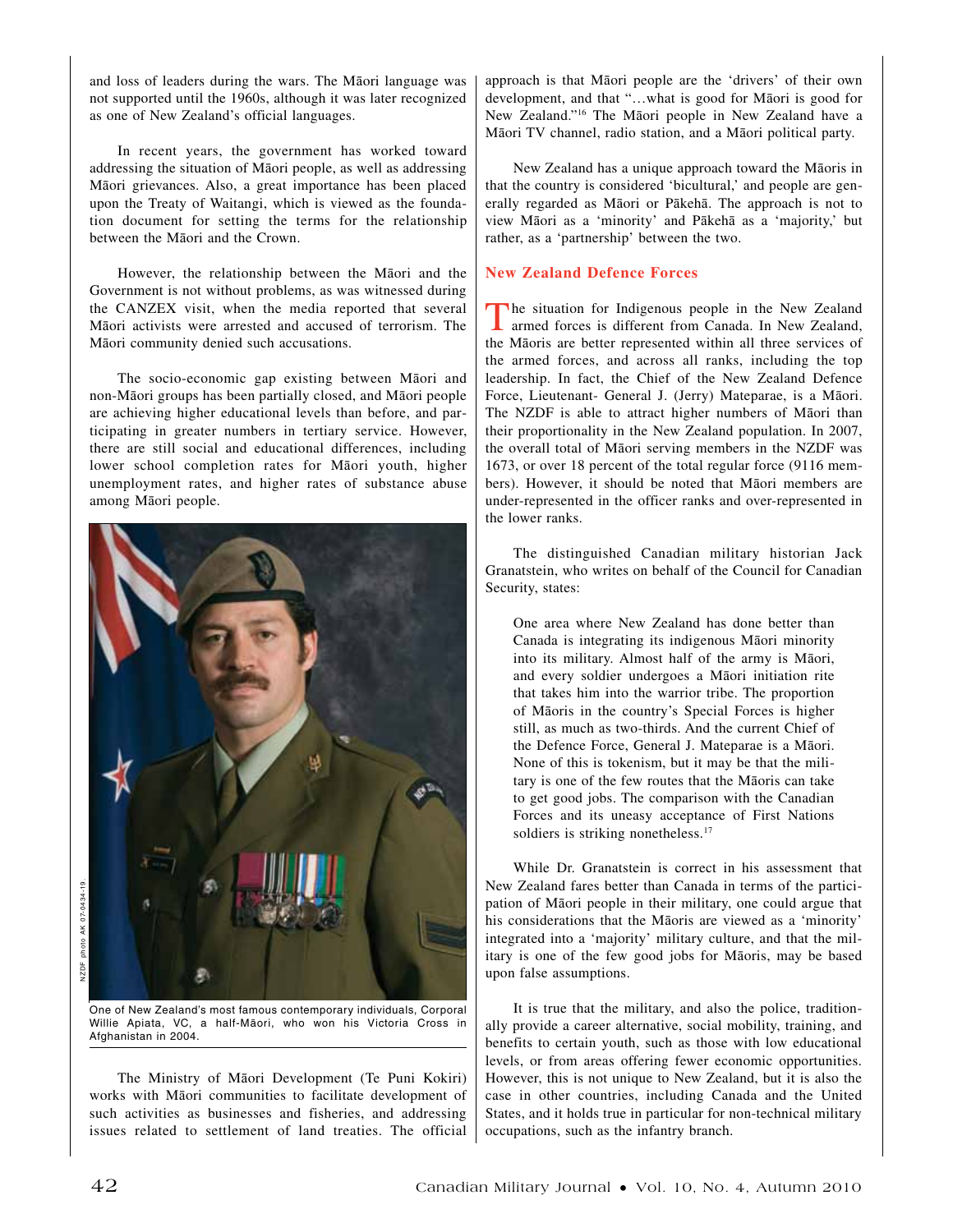In addition, the Māori people have deep historical roots in the New Zealand Army, going back to the Māori Battalion. After the Second World War was declared, Māori leaders offered the support of Māori men, both for home defence and for combat overseas. The 28<sup>th</sup> Māori Battalion was formed in

1939 as an all-Māori infantry battalion, organized along tribal lines. By the end of the war, the Māori Battalion was one of the most decorated units in the New Zealand Army.18

Due to the legacy of the Māori Battalion, there are many Māori people with military ancestry and military family traditions. Also, New Zealand's armed forces value service by Māori people because they have traditionally proven to be good 'warriors.'

Finally, the New Zealand military provides a positive Māori identity, and, therefore, recruits of Māori ethnicity do not have to sacrifice their own identity when they join the armed forces.

#### **NZDF Strategies**

As people of Māori ethnicity have a high pro-pensity to join, there are no NZDF recruiting strategies specific to Māori people. There is, however, an NZDF-wide diversity strategy that "… recognizes the maturing of NZDF equity initiatives from an EEO or compliance and fairness approach to a diversity approach that leverages off differences to enhance operational and individual effectiveness."19

The NZDF views culture as the starting point. The different environments have adopted a *biculturalism* policy (air force and navy) or *cultural* policy (army). An NZDF-wide bicultural policy is being developed as a collaborative effort by the cultural advisors of each service. The policy will be focused upon being responsive to and providing support to Māori members through mentoring, language programs, cultural programs, and education, including the leadership of the organization. To ensure the policy has the appropriate support, it has been recommended that a new high-level committee headed by the Vice Chief of the Defence Force be formed to take ownership of the policy and the planned bicultural strategy.

The Royal New Zealand Navy 'RNZN Bicultural Partnership Policy' states:

While recognizing that New Zealand has become a multicultural society, NZ culture is founded on the unique bicultural partnership between the Crown and Māori, which is meant not to exclude multiculturalism, but to recognize biculturalism first.<sup>20</sup>

The initial vision was to "…have a navy that is culturally integrated, harmonious and sensitive to all." However, it was realized that "…partnership between the cultures was more appropriate than integration of the cultures," as integration was seen as a weakening of one or both cultures.

Similarly, the Royal New Zealand Air Force recognizes this strong Māori presence in the New Zealand work force. Therefore, it has adopted a biculturalism policy approach and undertaken a number of initiatives to promote Māori participation, language and culture, as illustrated below in Figure 1.



Figure 1 – Source: Royal New Zealand Air Force Bicultural Policy

The New Zealand Army was the first of the three services to build a Marae, the Māori meeting house dedicated to the God of War. All recruits are introduced to Māori culture through the Marae. Leaders are encouraged to take Māori language training and use it in functions. Soldiers learn and perform the Haka (warrior dance). Also, there are cultural advisors in each environment, and EO advisors on each base.

During the visit to different NZDF bases, the Canadian delegation was introduced to several Māori protocols and customs, including:

- Marae meeting house;
- Powhiri ceremonial welcome;
- Hui gathering;
- Form  $up$  ladies in front;
- Wero challenge, warriors come to the gate;
- Karama calling, the lady calls visitors and identifies purpose;
- Chant welcome dance;
- Speeches men sit in front, only men talk;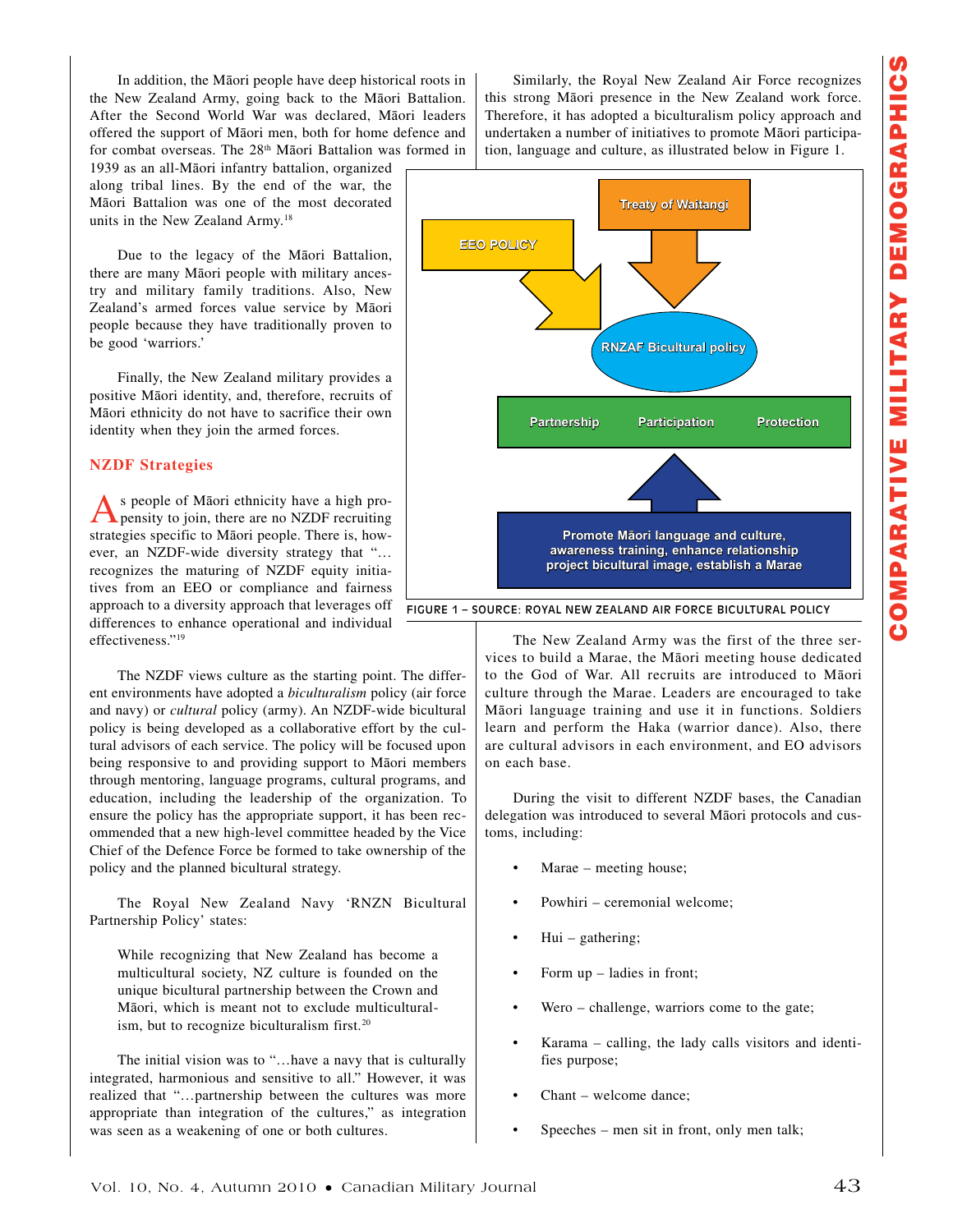- Waiata –woman sings about ancestors;
- $Koha a$  gift, usually money;
- Hongi pressing of the nose; and,
- Dining food breaks the sacredness (tapu).

# **Discussion**

Through this research, several similarities and differences<br>came to light between the Canadian and NZ experiences and contexts. Also, the research identified potential lessons and best practices from New Zealand that Canada could draw upon to enhance Aboriginal participation, and to support Aboriginal culture in the CF.

The following are examples of similarities between the Canadian and New Zealand experiences in the context of indigenous populations:

Similar experiences due to colonization, including loss of culture, language, and identity;

Similar social challenges, including health, educational attainment, income, and unemployment rates;

Both New Zealand Māori and Canadian Aboriginal people are increasingly urbanized, politically active, and culturally assertive; and,

Both cultures are experiencing fast-growing populations.

Some of the core differences between Canada and New Zealand include:

The Treaty of Waitangi establishes the basis for the relationship between the Māori and the Crown. No equivalent single document exists in Canada;

Māori people appear more integrated with the non-Māori population in New Zealand than Canadian Aboriginal people are with non-Aboriginals;

Māoris are comparatively a larger group. One in seven people in New Zealand is of Māori origin, and the Māori population will soon reach 33 percent of the total New Zealand population. Thus, they constitute a 'critical mass';

- The Māoris are a more homogenous group than Canadian Aboriginal people. Although some differences exist among tribes, they share a common language and similar cultural and spiritual practices;
- The Māori language is recognized as one of New Zealand's official languages; and,
- New Zealand is viewed more as a bicultural country, and the relationship between Māori and non-Māori groups is seen as a partnership. Canada is viewed as a multicultural country.

In the military context, Māori people have a high propensity to serve, and, in fact, their representation in the NZDF is significantly higher than in the overall New Zealand work force. This is not the case in the CF. The NZDF's approach toward the Māori is unique, and it can provide some examples of best practices, such as:

Creating synergies between Māori culture and military culture;

Encompassing the Māori warrior ethos as part of Army ethos (i.e., Haka warrior dance);

- Harmonizing Māori ceremonials with military ceremonials;
- Going beyond ceremonials by creating a Marae on military bases implementing Marae policy, offering Māori cultural programs, Māori language training, and so on;
- Not supporting recruiting programs based solely upon ethnicity;
- Demonstrating leadership support for Māori culture;
- Drawing upon Māori role models at high levels of leadership; and,
- Creating partnerships with Māori communities.

In order for the CF to be able to adopt some of the NZDF approaches, the key determining factor is that institutional culture needs to change for the organization to become more open towards diversity. In addition, several issues/barriers need to be addressed. To do so, the CF should consider some or all of the following approaches:

- 1. Implement strategies and processes to make the CF an employer of choice, thereby attracting Aboriginal youth to serve;
- 2. Implement strategies to enhance the participation and retention of Aboriginal people in the CF;
- 3. Adopt strategies, policies, and programs to support Aboriginal culture, and address specific needs of Aboriginal members, through language programs, cultural events, education opportunities, and so on;
- 4. Harmonize Aboriginal cultural traditions/ceremonials with CF ceremonials;
- 5. Support Aboriginal CF members to reach their highest potential through mentoring and other opportunities in order to increase Aboriginal representation in the officer corps, thus providing role models; and,
- 6. Provide support from the highest level of leadership for these initiatives, such as a high-level committee headed by DND's Vice Chief of the Defence Staff (VCDS).